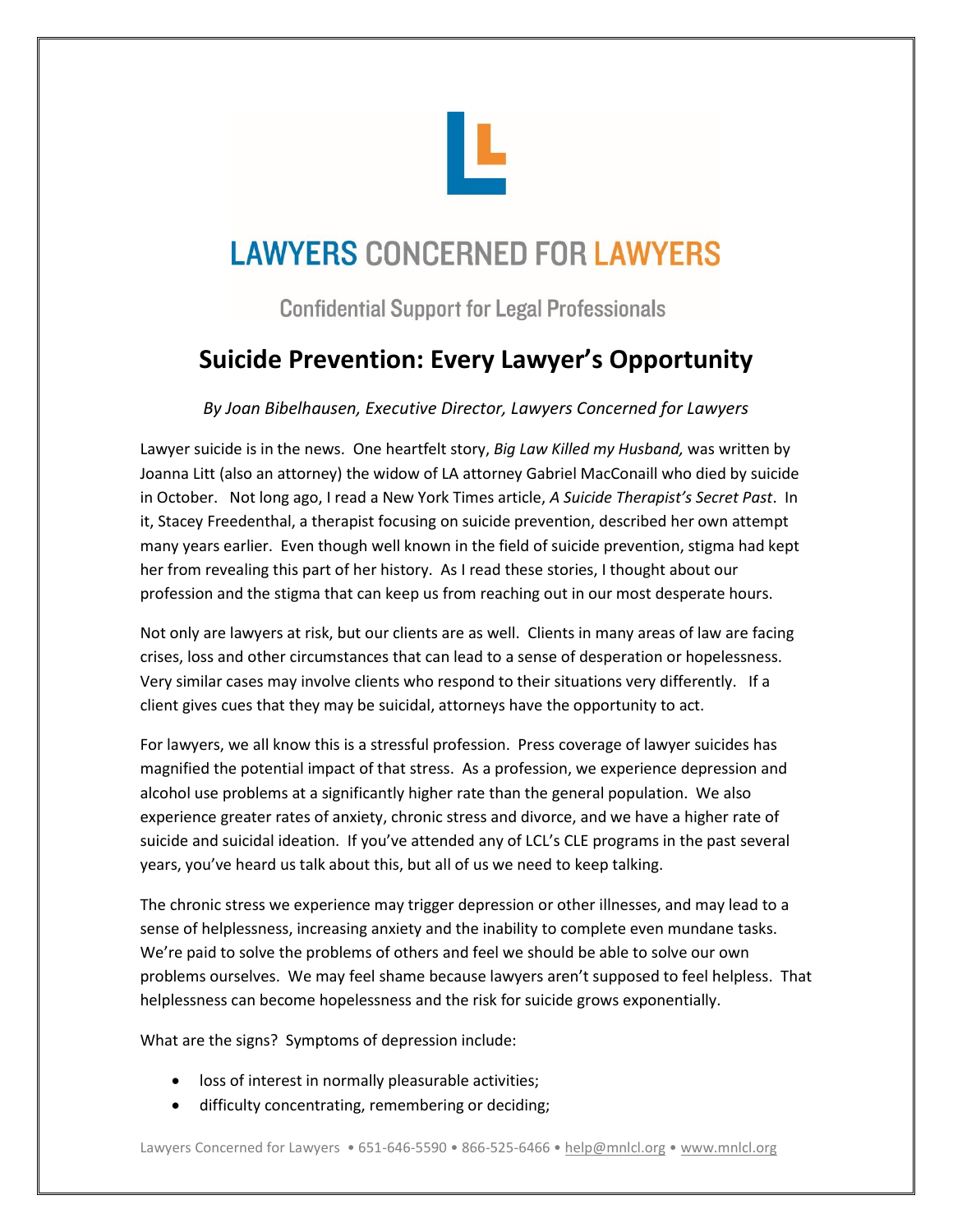- changes in sleep, appetite and weight;
- fatigue;
- having thoughts of suicide.

At the same time there may be a rising sense of anxiety, as if every unfinished project is a ticking time-bomb. Suicide enters one's thoughts as a reasonable solution to a seemingly insurmountable problem. The suicidal person may express a wish to die or make statements that appear to be saying goodbye. He may give away prized possessions, quickly wrap up files, or put his affairs in order. She may make a plan and acquire the means to carry it out, and that plan may simply be enough alcohol to be deadly. People who talk about their suicide, can die by suicide. We all need to talk about it.

Our profession is addressing these concerns through initiatives such as "The Path to Lawyer Well-Being: Practical Recommendations for Positive Change." This 2017 report demands that we begin a dialogue about suicide prevention. Lawyer Assistance Programs have worked to increase awareness for decades and are grateful to have additional allies in this critical effort. The Report's Call to Action recommends events to raise awareness, sharing stories of those affected by suicide, providing education about signs and suicidal thinking, learning signs of distress and making resources available. These are all good things that can make a difference.

The signs are not always verbal. Some warning signs of suicide include:

- hopelessness;
- withdrawal;
- desperation;
- increased use of alcohol and other controlled substances;
- impulsiveness or high-risk behavior;
- loss of engagement or sense of humor
- deterioration in functioning.

Lawyers sometimes think we need to be perfect or we are a failure. Any possible failure becomes an opportunity for intense self-scrutiny and every move we make can become defined by winning or losing. A compromise or settlement may be seen as a failure because we didn't get everything we asked for when we reached for the sky. In the case of Mr. MacConaill, his widow wrote "[S]imply put, he would rather die than live with the consequences of people thinking he was a failure." It doesn't have to be that way, but colleagues have to be observant and meaningfully give encouragement and permission for self-care.

What can you do? Have the courage to ask and to act and be sure you have the time to listen if you personally choose to reach out. If you observe these disturbing behaviors, ask directly, but ask in a way that is true to you. "Have you thought of harming yourself? Are you in a lot of pain? Do you feel unsafe? Are you thinking of suicide?" *Never* ask in a way that suggests you